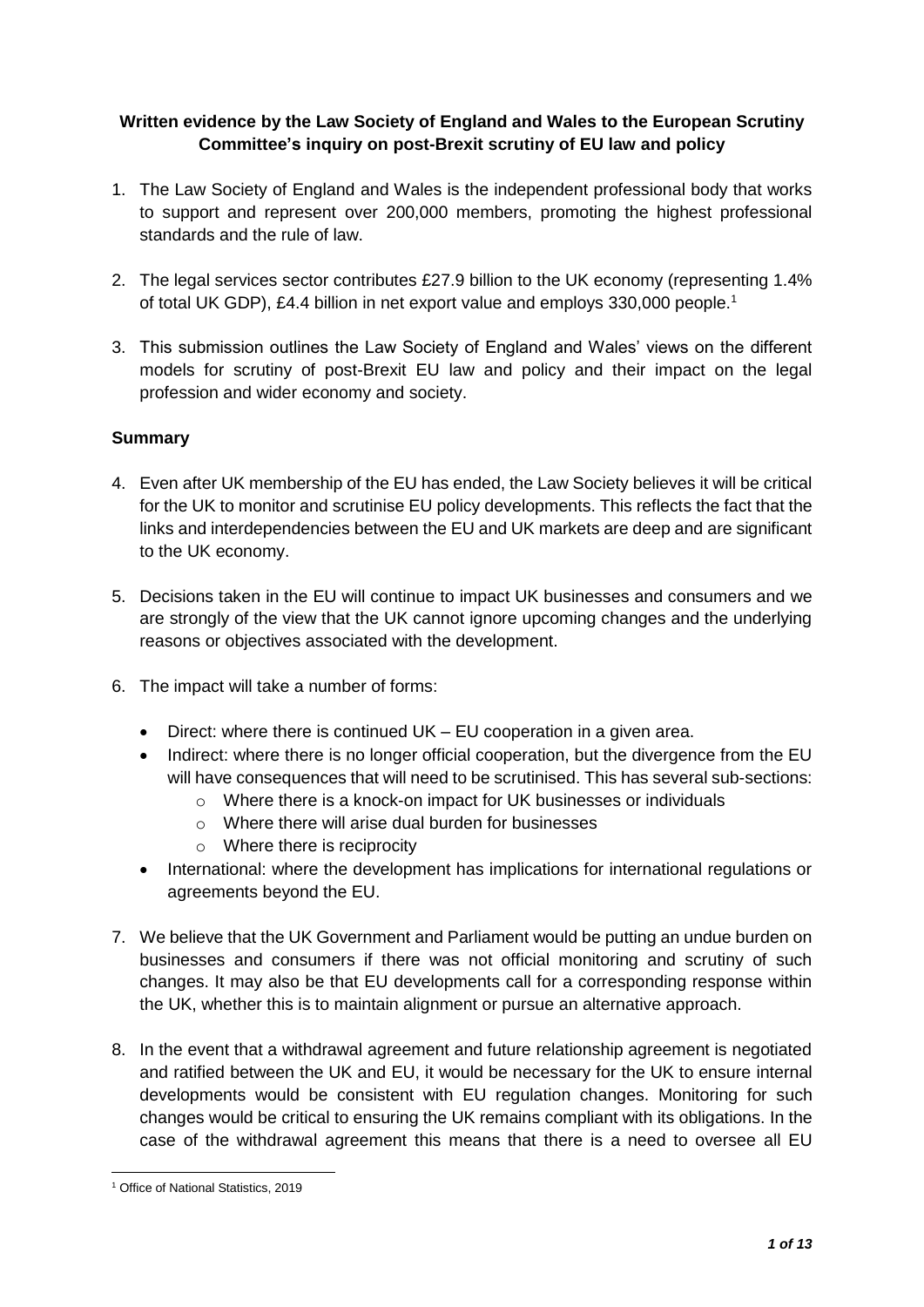developments and scrutinise necessary UK action on them, as EU legislation will continue to apply in the UK.

- 9. The UK Government has committed itself to maintaining or going beyond EU standards on a number of policy areas including environmental and social standards even in the event of a no deal Brexit. Fulfilling such pledges would require monitoring EU developments.
- 10. We acknowledge that the form of scrutiny may have to change depending on the type of relationship between the EU and the UK. These can cover working groups, ad hoc committees, a standing committee of parliament which meets regularly, a joint committee (possibly involving EU representatives, as envisaged in an FTA) or other wider mechanisms such as industry and trade organisations, both at the UK and EU level.
- 11. We would also suggest that any new or altered laws, especially those which depart significantly from EU ones, be publicised by Government both internally within the UK and in the EU. There is scope for the creation of an official contact point to respond to queries from individuals and businesses.
- 12. Finally, it is necessary to scrutinise any legislation that would impact on the UK having access to the Lugano Convention. The convention is the best alternative to EU regulation in the vital area of recognition and enforcement of judgments and would provide and adequate mechanism through which UK judgments could be recognised and enforced.
- 13. Below we set out in further detail how EU policy developments will impact UK businesses and consumers, in line with the above headings. Please refer to the annex for further details on the various EU arrangements referenced.

# **Direct impact of EU law and policy on the UK after Brexit**

- 14. There are areas where UK-EU cooperation would continue through the Withdrawal Agreement and its transition/implementation arrangements, a future agreement, or sectoral arrangements outlining the future relationship.
- 15. There are a small number of areas where the UK has already declared that it intends to seek adequacy decisions with the EU. Where this is the case, the UK would be required to monitor and respond to EU policy developments in order to maintain adequacy. A key example of this is Data Protection. The UK Data Protection Act 2018 explicitly refers to the General Data Protection Regulation (GDPR) and Law Enforcement Directive (LED) and, in its attempt to secure an adequacy status post-Brexit (if necessary or possible), will have to ensure the 'essential equivalence' of the relevant legislation to maintain that status. The UK would also need to follow relevant decisions of the Court of Justice of the EU (CJEU) and Opinions issued by the European Data Protection Board (EDPB).

## *EU law and policy affecting the legal profession*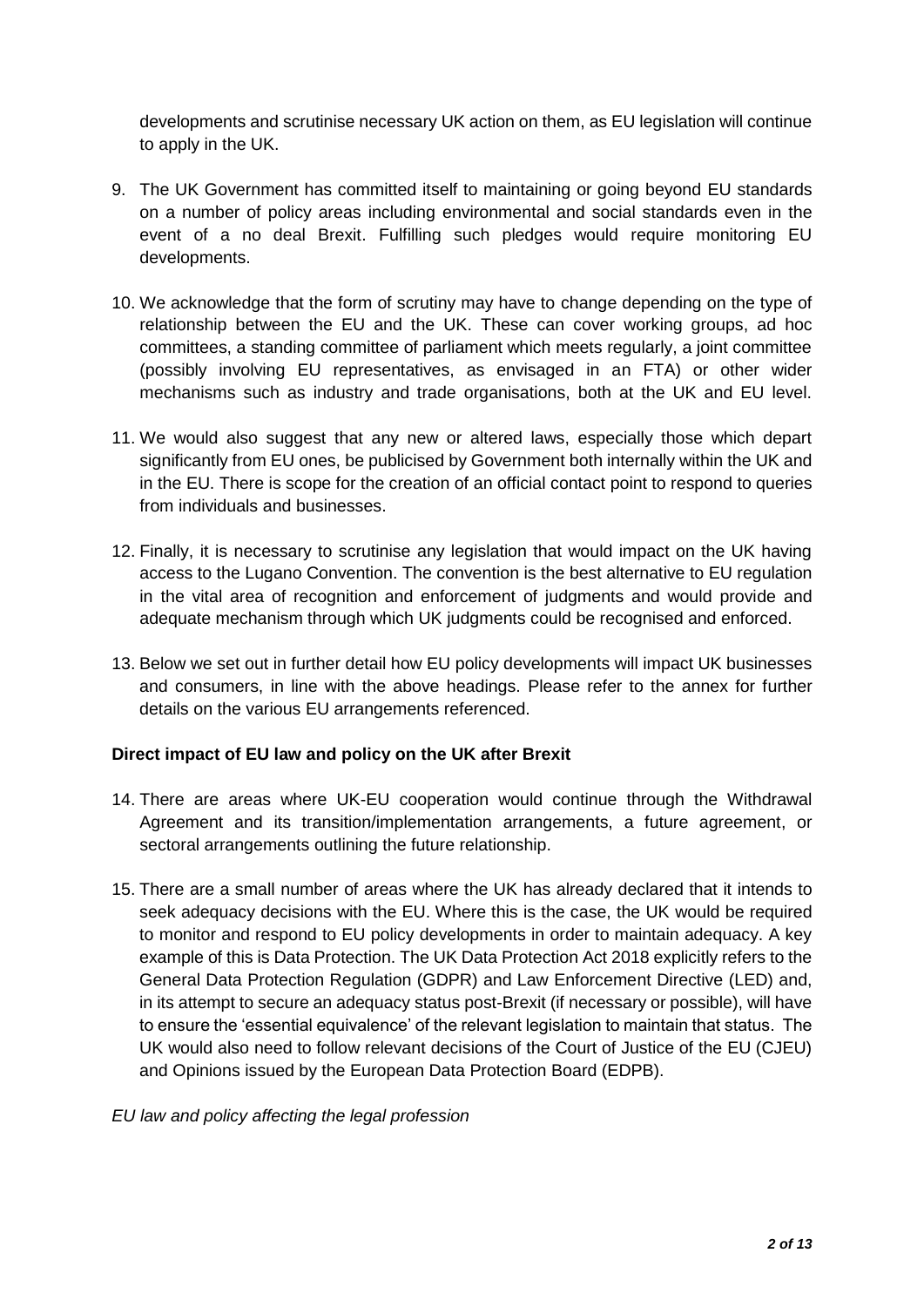- 16. There is a substantial body of legislation which will continue to have an impact on UK lawyers and law firms operating in the EU, EEA and in Switzerland. These include in particular the:
	- Lawyers' Services Directive
	- **■** Lawyers' Establishment Directive
	- **Examework Services Directive**
	- Mutual Recognition of Professional Qualifications (MRPQ) Directive
- 17. More recently, the Commission has adopted its Services Package comprising several legislative instruments, including the recently adopted Proportionality Directive. We believe that it will be important to continue monitoring these developments (some still ongoing) to fully assess their impact on the membership remaining in the EU27 and potentially those members who would wish to establish themselves in the EU27 post-Brexit.
- 18. The role of scrutiny in these areas would be to highlight how the operation of the legislation affects UK firms and lawyers with a presence in the EU, EEA and Switzerland functions, and to ensure compliance with this framework. Such action is significant if the UK legal sector is to continue with its current contribution to the UK economy.
- 19. In the event that an agreement between the UK and EU results in the UK aligning with such directives it would be critical the UK goes beyond scrutiny and additionally influences and shapes the related outcomes, by both formal and informal means.
- 20. The Law Society has called on the UK Government to seek to negotiate a future agreement with the EU that contains provisions allowing English and Welsh solicitors to maintain their right to practise in the EU. Such an agreement should replicate the Lawyers' Directives, as other models are unlikely to deliver the comprehensive practice rights that have substantially contributed to the UK legal sector's large export surplus (£4.4bn as of 2017).
- 21. There are precedents for such agreements providing necessary in-depth frameworks on legal services: the EU has association agreements through the EEA with Norway, Liechtenstein and Iceland and with Switzerland. These extend the application of the Lawyers' Directives to EFTA countries.

## **Indirect impact of EU law and policy on the UK after Brexit**

22. As highlighted above, even if there is no longer official cooperation in the future, the development of EU law will have consequences for the UK that will need to be monitored and potentially addressed. Knock-on impact for UK businesses or individuals include:

## *Sanctions and anti-money laundering*

23. The Sanctions and Anti-Money Laundering Act 2018 paves the way for alignment and after a period (in some instances) divergence from EU law on both sanctions and anti-money laundering (AML) policy after the UK departs the EU. Both are prime examples of areas where ongoing scrutiny is appropriate.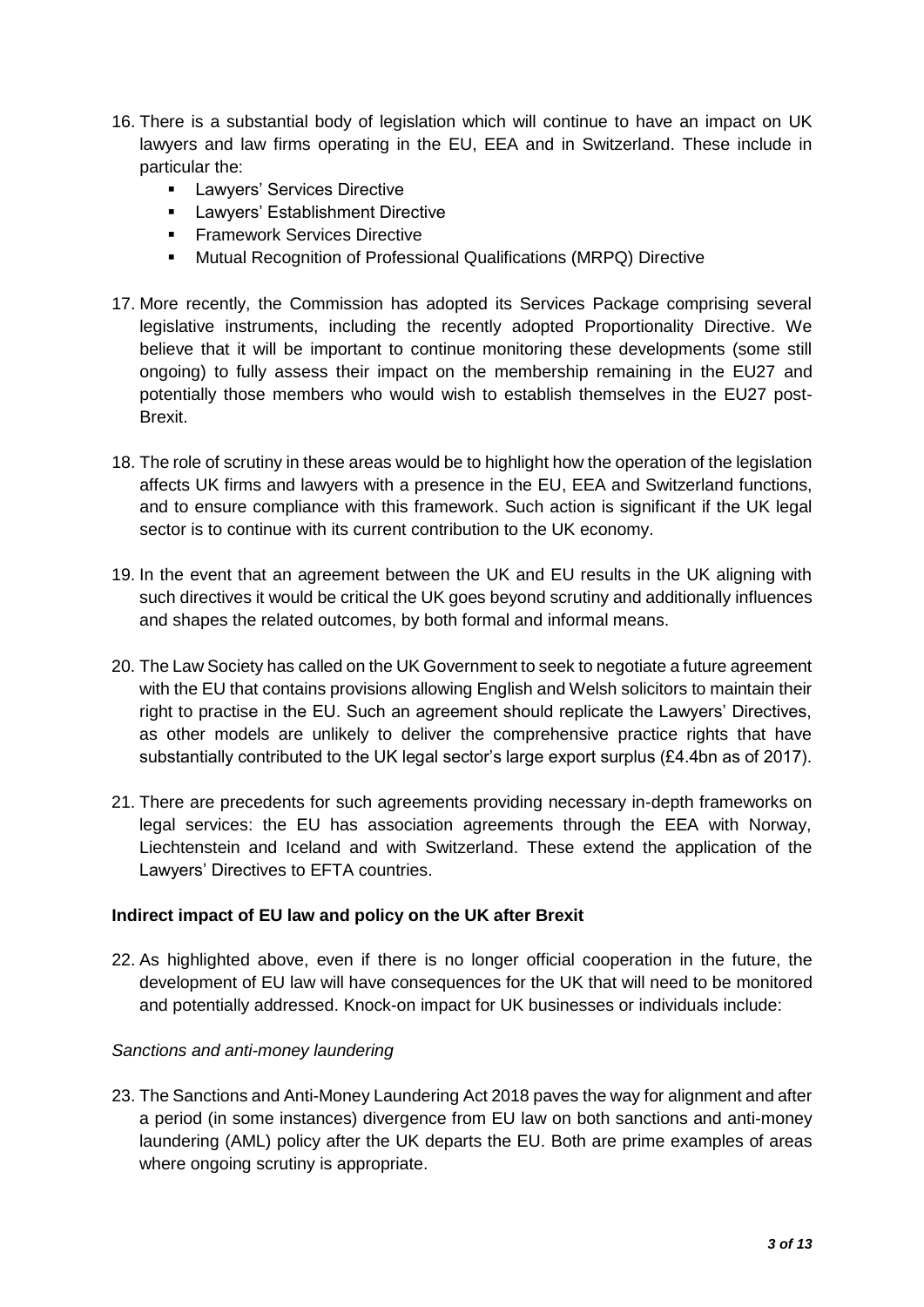- 24. Even in the event of divergence, the UK should monitor the development of sanctions and AML legislation within the EU, with the purpose of guiding and advising UK businesses and consumers who could otherwise fall foul of the new rules in relation to their EU transactions.
- 25. Additionally, the Government has indicated its intention to work closely with the EU and member states on anti-money laundering and counter-terrorist financing after the UK's departure from the EU. The consultation on the implementation of the  $5<sup>th</sup>$  Money Laundering Directive (5MLD) and the desire to ensure close relationships between financial investigations units (FIUs) post-Brexit are two such examples. Although much of EU law has, in part, been driven by developments at the international level (through the Financial Action Task Force (FATF)), we see merit in ongoing close consideration of the direction of EU money laundering directives as crucial to any future decisions about UK AML policy.
- 26. More broadly, the Law Society has previously argued that coordination between major global economies on sanctions policy is crucial both to ensure the effectiveness of any sanctions measures that are adopted, and to ensure compliance obligations are proportionate.<sup>2</sup> To that end we see merit in close parliamentary scrutiny of changes in EU law affecting sanctions policy after Brexit to ensure that developments, either in the form of divergence or alignment with the EU approach are properly considered, consulted upon and transparent.<sup>3</sup>

## *Competition and state aid*

- 27. Post Brexit the UK may be able to provide targeted support for certain industries or sectors, whether through state funding or preferential tax treatment. However, the UK Government has committed itself to following OECD practice, and to date has been an early adopter on a number of OECD initiatives, for example base erosion and profit shifting (BEPS). In the area of state aid, the UK would therefore have to take account of the OECD Harmful Tax Practice provisions, which contains implications and potential restrictions for state intervention/support.
- 28. While EU policy would not be directly applicable to the above, actions which have been held to amount to state aid by the EU Commission and the ECJ are important international benchmarks in this field. The UK Government would therefore be advised to monitor and scrutinise this area even after the UK has left the EU.
- 29. Given the proximity and importance of the EU market to the UK economy and UK businesses, the UK would naturally want to monitor wider policy developments taken by the EU, to consider the consequential impact for UK competitiveness. It may be that the UK wishes to mirror the EU development in order to maintain its own competitiveness, or alternatively, scrutiny of the EU legislation may highlight that UK competitiveness could be enhanced by an alternative response.

**<sup>.</sup>** <sup>2</sup> The Law Society of England and Wales (2018)[, Written Evidence before the Foreign Affairs Committee on Sanctions.](http://data.parliament.uk/writtenevidence/committeeevidence.svc/evidencedocument/foreign-affairs-committee/global-britain-the-future-of-uk-sanctions-policy/written/94565.html)

<sup>&</sup>lt;sup>3</sup> As argued at the Committee Stage concerning the 2017 Bill, The Law Society of England and Wales (2017), Written Evidence [on the Sanctions and Anti-Money Laundering Bill.](https://www.lawsociety.org.uk/news/documents/parliamentary-briefing-for-the-committee-stage-debate-of-the-sanctions-and-aml-bill/)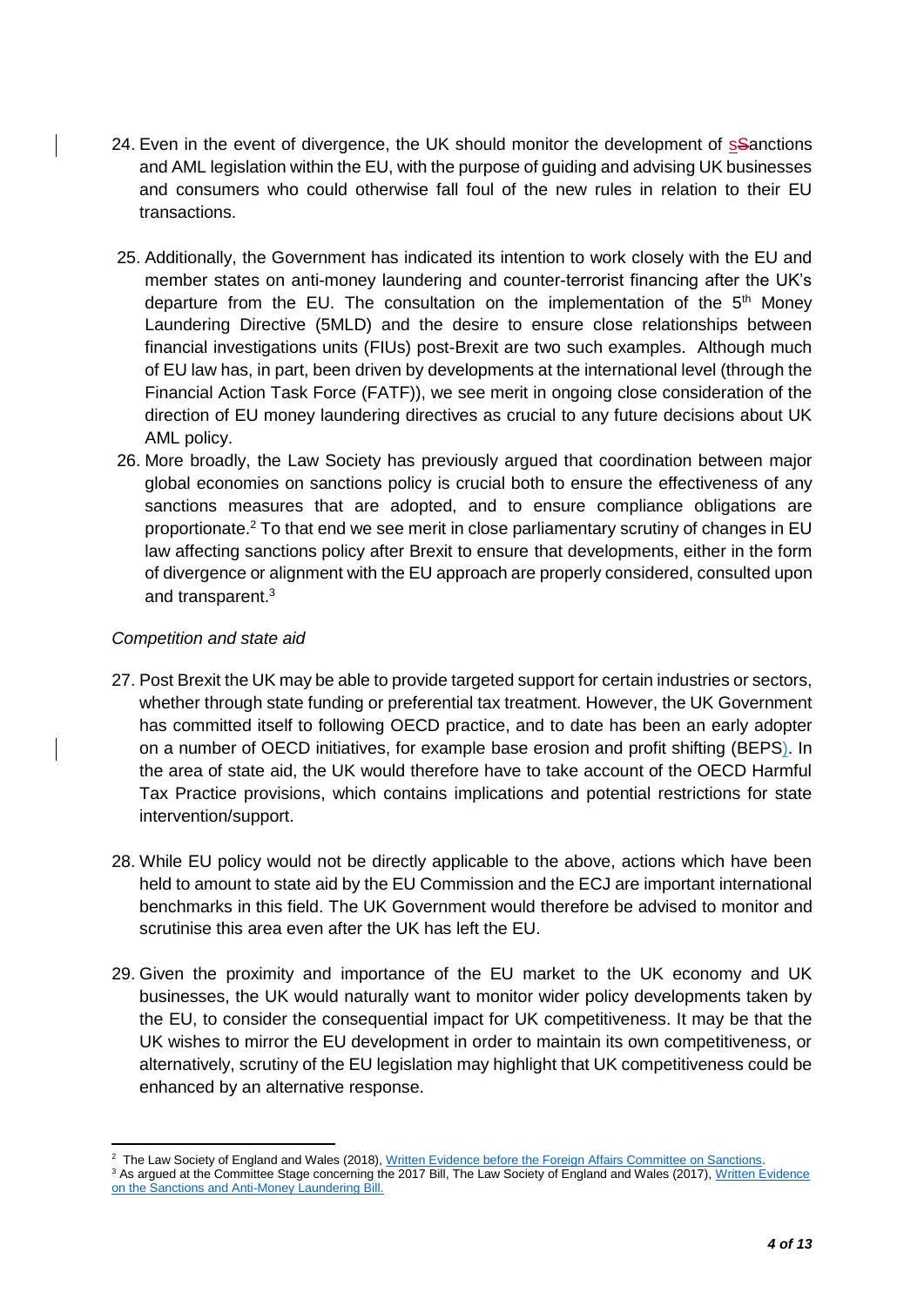30. The UK will also need to bear in mind that significant divergence could result in the EU responding with anti-subsidy tariffs.

## *Tax transparency*

- *31.* Another example of important EU-led law is cooperation between tax authorities. Some of those cooperation measures could potentially be replicated post-Brexit through double tax treaty mechanisms and through OECD-led international standards.
- *32.* However, the EU rules are more comprehensive and go further. The EU directive on administrative cooperation in the field of taxation establishes procedures and structures on cooperation between member states in direct tax matters, including reporting requirements, exchange of information between tax authorities, and joint audit structures.<sup>4</sup> It has been updated several times, most recently under EU Council Directive 2011/16 (DAC6), to very significantly increase reporting and exchange of information provisions. The UK is currently consulting on the transposition of DAC6 and Her Majesty's Revenue and Customs (**HMRC**) recently stated (at paragraph 1.7) of the consultation document that "*the UK is committed to international tax transparency and will continue to apply international standards on tax aimed at tackling avoidance and evasion.*" 5
- 33. Ultimately, the UK would want to monitor EU actions regarding tax transparency and antitax avoidance to ensure its future approach does not cause concerns to the extent the UK is added to the EU tax haven blacklist.

## *Trade remedies*

*34.* There will be some areas where UK legislation will likely 'shadow' EU legislation. For example, if the EU institutions pass anti-dumping measures on a certain third country, the UK needs to know about it in order to decide if it too, via its new Trade Remedies Authority, should adopt such measures.

## *Intellectual Property*

35. UK intellectual property laws have been subject to a substantial degree of EU harmonisation. While Parliament remains free to repeal or amend elements of retained EU law, it has already passed legislation to ensure continuity – rather than change – in many areas of intellectual property law. For example, The Designs and International Trade Marks (Amendment etc.) (EU Exit) Regulations 2019 will introduce the "continuing unregistered Community design," intended to ensure that existing EU unregistered Community designs remain protected and enforceable in the UK following its exit. This ongoing alignment for the foreseeable future makes ongoing scrutiny of EU intellectual property laws and policy desirable.

## *Criminal law*

 $\overline{a}$ <sup>4</sup> Council Directive 2011/16/EU

<sup>5</sup> See: International Tax Enforcement: disclosable arrangements (consultation document), HMRC, 22 July 2019, available at: [https://assets.publishing.service.gov.uk/government/uploads/system/uploads/attachment\\_data/file/818842/International\\_Tax\\_E](https://assets.publishing.service.gov.uk/government/uploads/system/uploads/attachment_data/file/818842/International_Tax_Enforcement_-_disclosable_arrangements__consultation_.pdf) [nforcement\\_-\\_disclosable\\_arrangements\\_\\_consultation\\_.pdf](https://assets.publishing.service.gov.uk/government/uploads/system/uploads/attachment_data/file/818842/International_Tax_Enforcement_-_disclosable_arrangements__consultation_.pdf)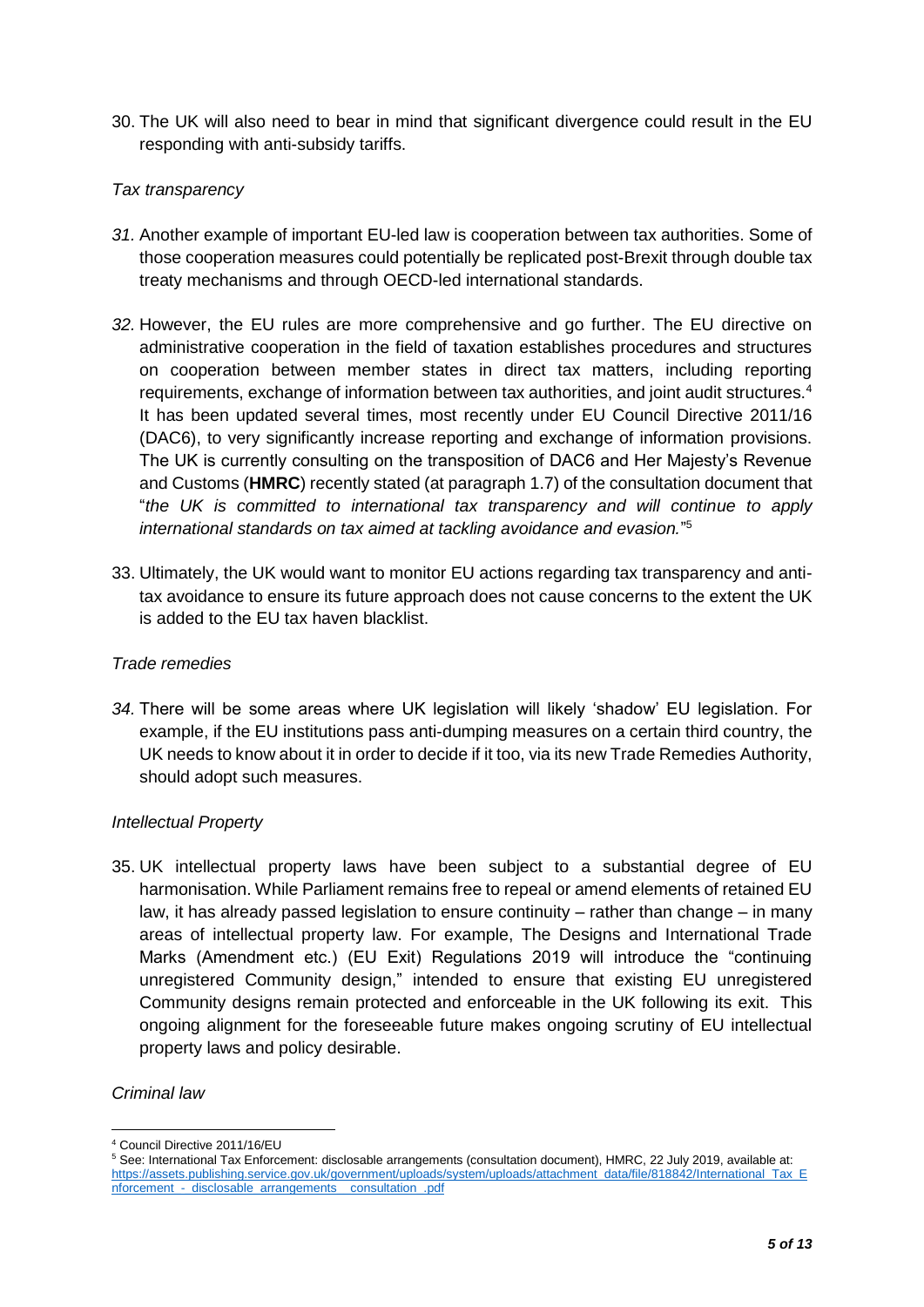- 36. Changes in criminal legislation may have a consequential impact for businesses and individuals conducting business with the EU, for example around reporting requirements. Failure to comply could result in sanctions or loss of access, and the UK Government should therefore be monitoring and flagging such developments.
- 37. To illustrate the point, on 17 April 2018, the European Commission presented two legislative proposals to enhance cross-border gathering of electronic evidence: Regulation on European Production and Preservation Orders for electronic evidence in criminal matters<sup>6</sup> and a Directive on the appointment of legal representatives for the purpose of gathering evidence in criminal proceedings.<sup>7</sup> The Regulation allows competent authorities from one Member State to request access to or preservation of electronic data needed for investigation and prosecution of crimes covered by the regulation (such as emails, text or messages in apps, as well as information to identify a perpetrator as a first step) directly from a service provider established or represented in another Member State. The proposal covers service providers operating in one or more Member States, wherever their headquarters are located or information stored including in third countries.
- 38. As access to electronic evidence is an increasingly important topic in criminal investigations, and the subject of several high-profile court cases in the EU, UK and US, it will be important to monitor the developments of these two proposals. Moreover, the EU has recently adopted the negotiating directives on two agreements on the same topic with the US. Access to electronic and protection of confidential information are topics of core concern to the legal profession.

## **Dual burden for businesses**

39. With each of the below areas, a change in EU policy will not impact directly on the UK. It will however impact businesses which have EU operations, and therefore raises the question of whether the UK wishes to mirror the development to avoid dual burden or whether an alternative approach would help assist UK competitiveness.

## *Common standards for goods*

 $\overline{a}$ 

40. Where regulation is concerned, it is clear that if the UK diverges significantly from the EU, the consequence would be exclusion of the product or service from the EU market, forcing manufacturers and service providers either to expand and diversify their production/ provision to encompass both a home market and an export market, or to no longer operate in one of the markets. There will be some instances where Parliament may wish to undertake a cost benefit exercise on diverging. An example would be Jamie Oliver's 'teaspoon' labelling, which as things stand would infringe EU labelling rules. The UK, and therefore Parliament will need to weigh up the potential positives for public health on this

<sup>&</sup>lt;sup>6</sup> Proposal for a regulation on European Production and Preservation Orders for electronic evidence in criminal matters, COM/2018/225 final - 2018/0108 (COD), available at: [https://eur-lex.europa.eu/legal](https://eur-lex.europa.eu/legal-content/EN/TXT/?uri=COM%3A2018%3A225%3AFIN)[content/EN/TXT/?uri=COM%3A2018%3A225%3AFIN](https://eur-lex.europa.eu/legal-content/EN/TXT/?uri=COM%3A2018%3A225%3AFIN)

 $<sup>7</sup>$  Proposal for a directive laying down harmonised rules on the appointment of legal representatives for the purpose of gathering</sup> evidence in criminal proceedings, COM/2018/226 final - 2018/0107 (COD), available at[: https://eur-lex.europa.eu/legal](https://eur-lex.europa.eu/legal-content/EN/TXT/?uri=COM%3A2018%3A226%3AFIN)[content/EN/TXT/?uri=COM%3A2018%3A226%3AFIN](https://eur-lex.europa.eu/legal-content/EN/TXT/?uri=COM%3A2018%3A226%3AFIN)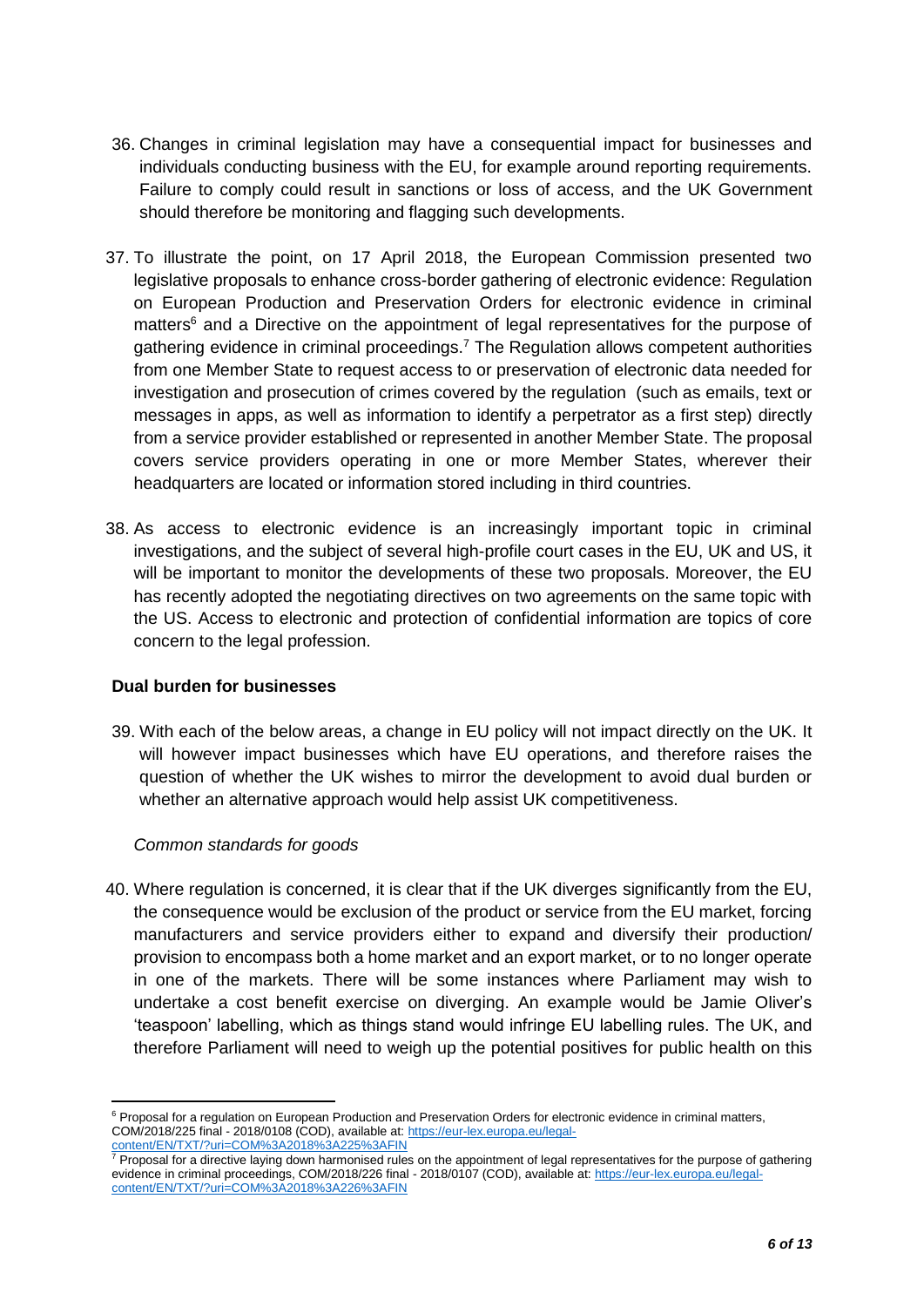proposal with the potential losses incurred by businesses who are unable or unwilling to meet EU labelling requirements as well as the new UK standards.

41. It should also be noted that, since the advent of the Commission's 'New Approach' to harmonisation, many developments in technical requirements are not made by the EU legislature itself, but rather by the standardisation bodies, CEN (the European Committee for Standardization), CENELEC (the European Committee for Electrotechnical Standardisation) and ETSI (the European Telecommunication Standards Institute). The Law Society recommends that the Government enrols the UK into these bodies as non-EU members/observers, as an alternative method of keeping abreast of EU standards.

## *Technology*

42. The EU has adopted a vast body of legislation and policies aimed to improve its technological capacity and to improve the functioning of the Single Market. Many of those rules would continue to apply to those providers who wish to provide goods or services in the EU. For example, the recently adopted Regulation on promoting fairness and transparency for business users of online intermediation services $8$  applies to online platform service providers irrespective of the place of their establishment (Article 1(2)).

## *Environmental law*

43. Much of UK environmental legislation is based on EU law. In the event of an FTA, the EU side has insisted on a so-called 'non-regression clause' which would be designed to prevent the reduction of the standards in place before Brexit, so as not to allow the UK a competitive advantage. In the discussions on the proposed Environment Bill this question has been vital in terms of monitoring and enforcement by the proposed independent authority. In the case of scrutiny, it will be important to monitor the EU law and policy to make sure that the UK legislation remains compliant with the non-regression clause. This could be a function of the suggested Office of Environmental Protection, the proposed Government agency which would have oversight of some environment law matters.

# **Where there is reciprocity**

44. In certain policy areas, the basis for international relations may be one of reciprocity, where even in the absence of a formal agreement the UK should be monitoring the changes of the EU to consider whether a development undermines the current balance, and whether to respond in kind. A number of examples of the impact of this can be found below.

## *Migration*

**.** 

45. The Directive on the conditions of entry and residence of third-country nationals in the framework of an intra-corporate transfer<sup>9</sup> applies to all third-country nationals who enter

<sup>8</sup> Regulation on promoting fairness and transparency for business users of online intermediation services, OJ L 186, 11.7.2019, p. 57–79, available a[t:https://eur-lex.europa.eu/legal-content/EN/TXT/PDF/?uri=CELEX:32019R1150&from=EN](https://eur-lex.europa.eu/legal-content/EN/TXT/PDF/?uri=CELEX:32019R1150&from=EN)

<sup>9</sup> Directive 2014/66/EU of the European Parliament and of the Council of 15 May 2014 on the conditions of entry and residence of third-country nationals in the framework of an intra-corporate transfer OJ L 157, 27.5.2014, p. 1–22, available at: [https://eur](https://eur-lex.europa.eu/legal-content/EN/ALL/?uri=celex%3A32014L0066)[lex.europa.eu/legal-content/EN/ALL/?uri=celex%3A32014L0066](https://eur-lex.europa.eu/legal-content/EN/ALL/?uri=celex%3A32014L0066)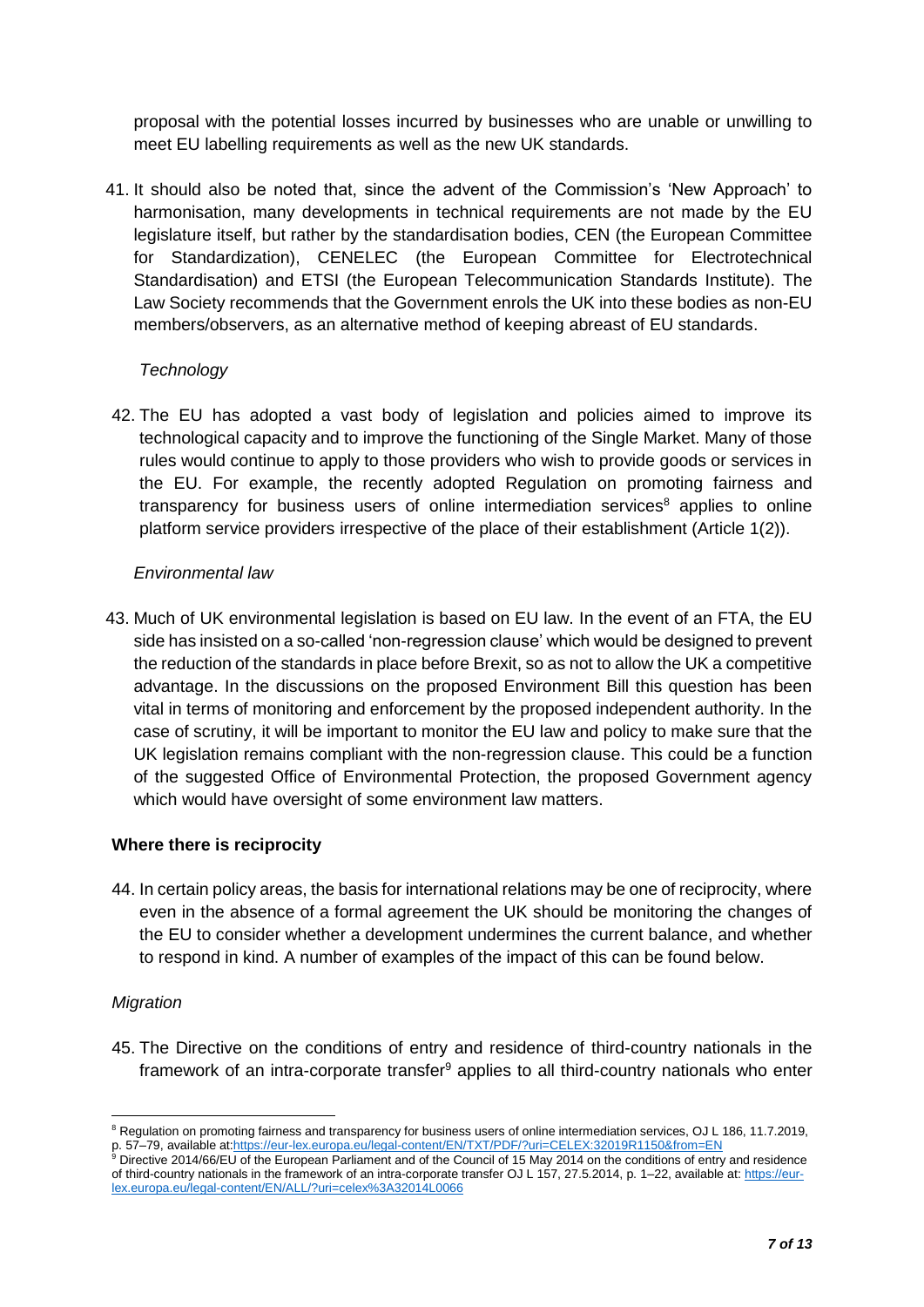the EU as intra-corporate transferees (ICTs). Many UK law firms post their staff around their network of offices, of which some are located in the EU. The UK may wish to scrutinise these to ensure domestic measures providing access to ICTs are suitably reciprocal.

## *Family law*

- 46. In family law, for example, there already exists a body of international conventions which regulates the relevant areas. These conventions have been agreed in the remit of the Hague Conference on Private International Law.
- 47. If there is no access to the relevant family law EU mechanisms e.g. Brussels IIA, the focus of the scrutiny changes. The appropriate scrutiny would be in relation to the Hague Conventions and negotiations, rather than the EU side.

## *Enforcement of judgments*

48. Concerning the recognition and enforcement of judgments, it will be important to scrutinise any legislation that would impact on the UK having access to the Lugano Convention, as this is the best alternative to EU regulation in this area and would provide an adequate mechanism through which UK judgments could be recognised and enforced.

## **International impact from changes in EU law and policy and their effect on the UK**

49. Finally, the UK should be aware of those areas where the EU, as a member of an international forum or framework, will often shape international standards or requirements by default or to a large effect. In these cases the UK would be advised to scrutinise EU developments as a means of understanding and preparing for upcoming international changes.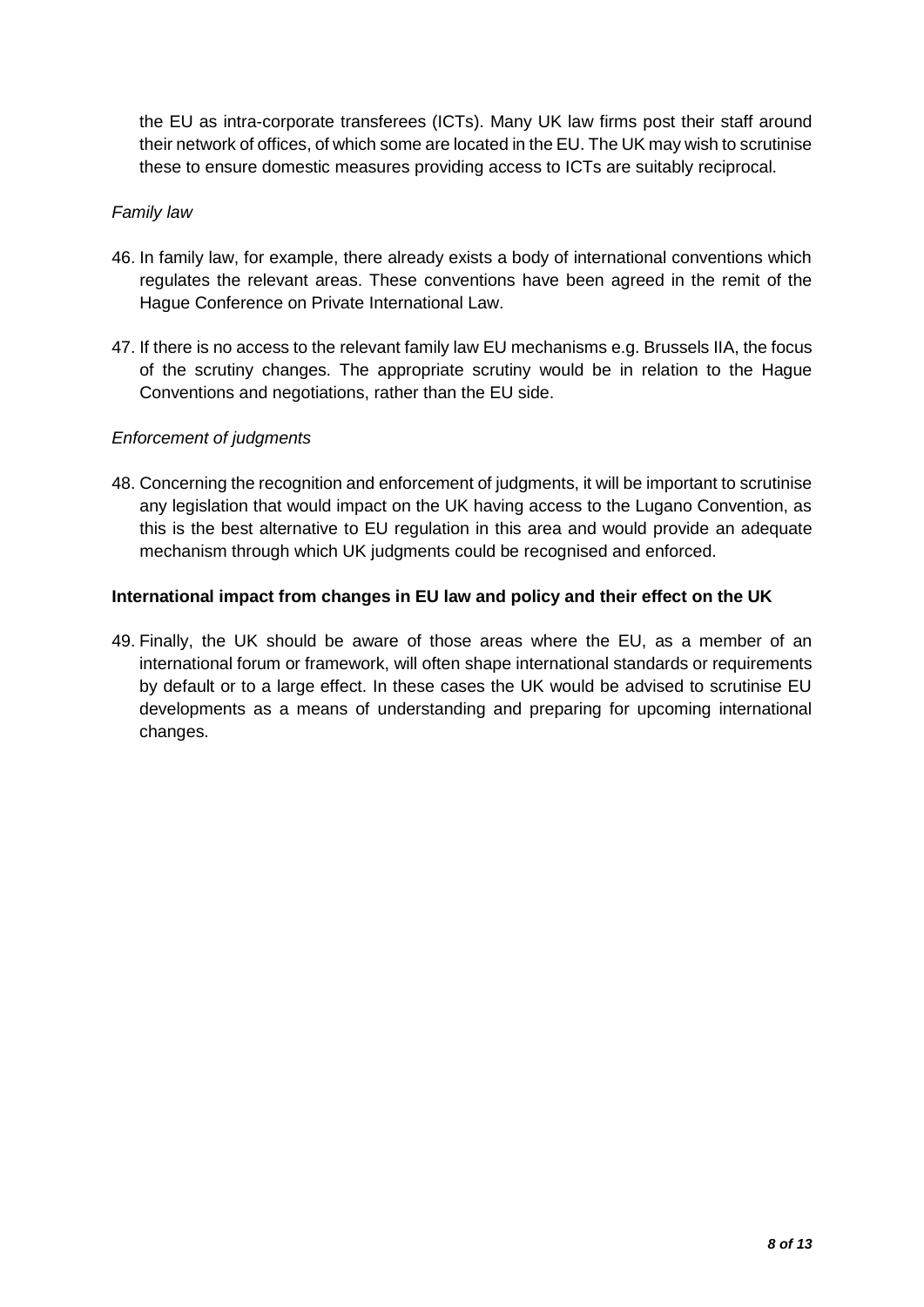# **Annex 1 – different models of UK's departure from the EU and their impact on scrutiny**

# **No deal Brexit**

- 1. Under a no deal scenario, EU law and policy continues to apply to UK businesses and individuals located in the EU. It ceases to apply directly in the UK. However, as discussed in the main body of the paper, some pieces of legislation will continue to affect the UK not least because some businesses and individuals will continue with their presence in the EU. Moreover, some pieces of legislation adopted by the EU have an impact on the UK as they determine the EU's international obligations or set the conditions of trading with the rest of the world.
- 2. In this scenario, the UK does not have the representation in the EU institutions. However, it is likely that relevant industry representations will continue to monitor evolving EU law and policy. Indeed, many EU national representations maintain close relationships with selected industry representatives.<sup>10</sup>
- 3. The purpose of scrutiny would be to ensure that the legislative or administrative decisions in the EU do not raise unduly obstacles for businesses or individuals (both within the EU but also those who have ongoing trading or personal relationships with the EU).

## *Withdrawal agreement / transition period*

- 4. The Withdrawal Agreement initially sets out a transition or implementation period. During this period, all EU legislation and policies, save for some exceptions in the Area of Freedom, Security and Justice where the UK has an opt-out, continue to apply in the UK. This also includes any new legislation adopted and coming into force during this period.
- 5. The agreement also sets out institutional arrangements for UK participation in the adoption of the new EU legislation. The UK will not have any voting powers in the Council of Ministers, and neither will it have a Commissioner in the Commission. It also does not have representation in the EU institutions.
- 6. There is one exception: UK experts can attend working group meetings when the discussion concerns acts applying to the UK during the transition period and/or where the UK's presence is *'necessary and in the interest*' of the EU. These experts will not have voting rights (Article 26 of the Withdrawal Agreement). However, it will still be possible for them to provide input at technical level.
- 7. Moreover, there are several provisions in the agreement that provide for the continuous application of EU law (and administrative decisions) even after the transition period ends (albeit for a limited time) (Article 92).

**<sup>.</sup>** <sup>10</sup> See: Institute for Government (2016). Parliamentary scrutiny of European Union legislation - Lessons from other European countries, Page 26, available at:

<https://www.instituteforgovernment.org.uk/sites/default/files/publications/Parliamentary%20Scrutiny%20FINAL.pdf>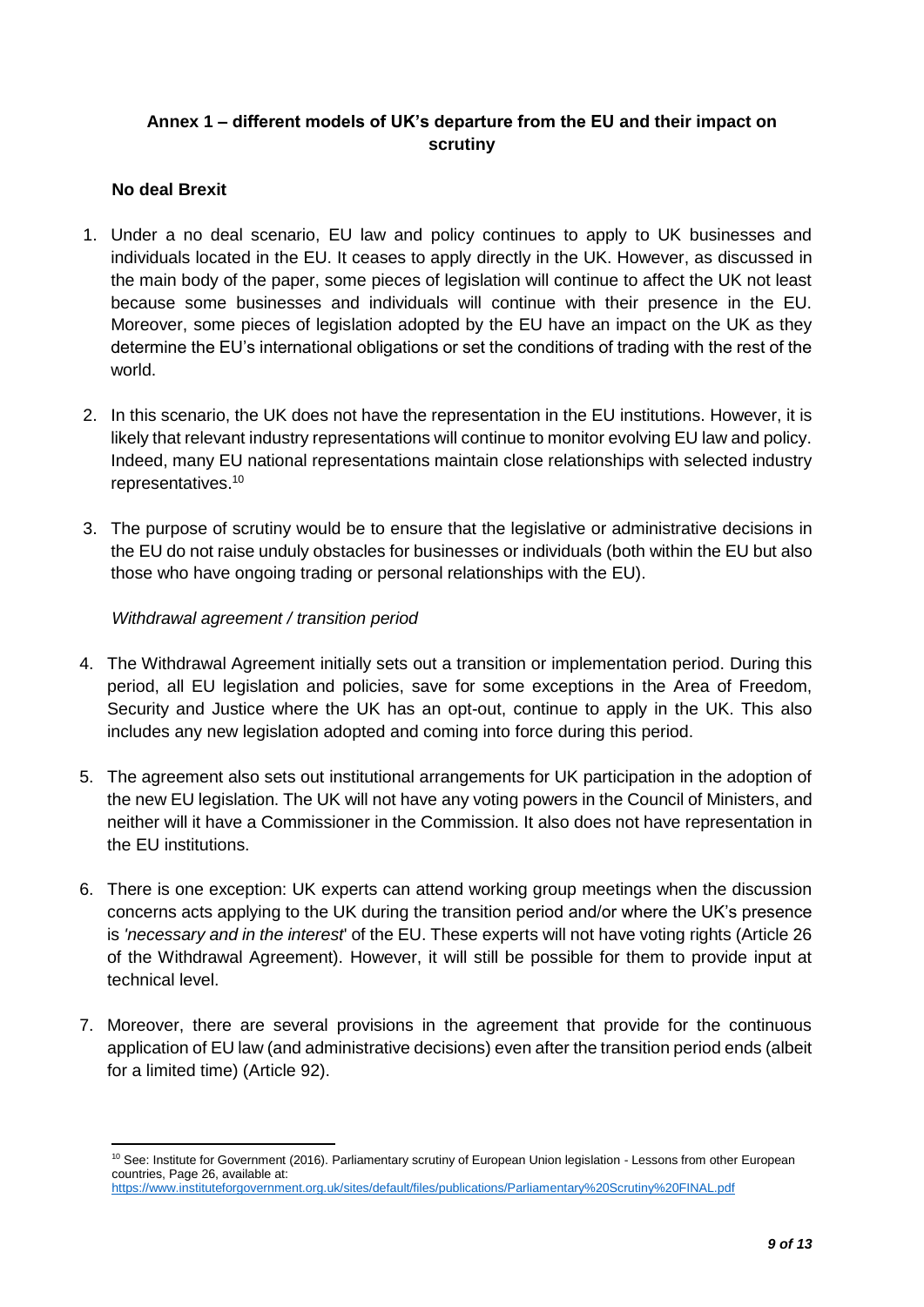- 8. Pursuant to Article 87, if the European Commission considers that the UK has breached its obligations under the Treaties before the end of the transition period, it can bring a new case to the Court of Justice of the EU (CJEU) within four years of the end of the transition period. This also implies that the UK would need some mechanism to monitor its obligations under the Treaties which may involve scrutinising new laws to ensure their proper implementation.
- 9. In addition, individuals or businesses may also challenge the UK action in national courts in the EU which will have the right to refer cases to the CJEU. If successful, these actions may result in damages to be paid to individuals or businesses if there is a breach of the Treaty obligations.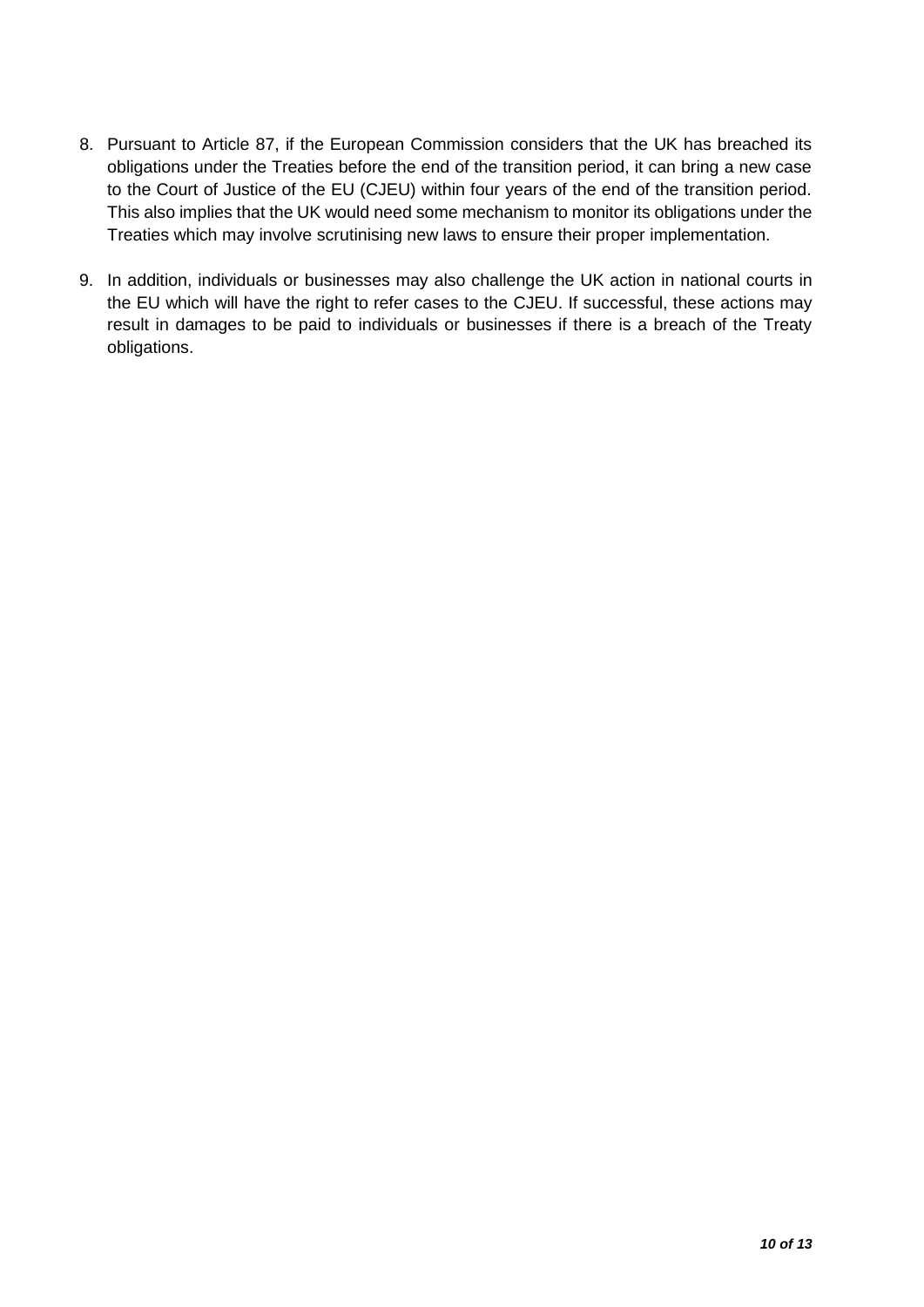## **Annex 2 – The possible future relationship models**

1. The future relationship will still need to be negotiated during the transition period. As the UK and EU have not yet negotiated this and there is no clear view of the depth of the cooperation between the UK and the EU at the moment, it is not possible to give one model for scrutiny. It is, however, possible to identify what scrutiny would be recommended under existing models of co-operation with non-EU member states.

## **European Economic Area (EEA) model**

*Whether and how EU laws and policies might continue to affect the UK after Brexit*

- 2. Under the EEA model, EU laws and policies will continue to affect the UK.
- 3. The European Economic Area (EEA) model provides the deepest form of cooperation between the EU and EFTA & EEA countries (Norway, Iceland and Liechtenstein). They all participate and have access to the EU's internal market. Furthermore, through Schengen cooperation, they participate in the border-free area. They do not participate in the customs union, common agricultural policy or fisheries policies. They have access to a number of FTAs with third countries through the EFTA treaties.
- 4. The cooperation mechanisms are quite different between EEA and Schengen. In the EEA, the EFTA states have set up several institutional links with the EU, to influence legislation, as well as to oversee the correct implementation of the legislation.
- 5. The EEA Agreement does not grant the EEA EFTA States formal access to the decisionmaking process within the EU institutions. However, the EEA EFTA States can participate in shaping a decision at the early stages of preparing a legislative proposal.'
- 6. Importantly, this includes a right to participate in the various EU expert groups and being consulted by the Commission before new legislation is proposed by it.<sup>11</sup> Such influence could be called soft power although providing technical input at the outset of the legislative drafting process can be very successful.<sup>12</sup>
- 7. Furthermore, the EEA Treaty set up an EFTA Surveillance Authority, which oversees the correct implementation of the EEA Treaty. The Surveillance Authority may take an EFTA EEA state to the EFTA Court. Similarly, national courts may refer cases to the EFTA Court.
- 8. However, unlike the EU legal order, EEA does not include principles of supremacy, direct effect or the right to damages. The consequences of breaches flow from the international rather than supranational law and are therefore decided under national law.
- 9. If the breach or divergence is serious or consequential, it is possible for the EU to stop the cooperation in a given area. This has never been triggered with respect to the EFTA EEA

 $\overline{a}$ 

<sup>11</sup> More[: https://www.efta.int/eea/eea-agreement/eea-basic-features.](https://www.efta.int/eea/eea-agreement/eea-basic-features) 

<sup>&</sup>lt;sup>12</sup> See: Institute for Government (2016). Parliamentary scrutiny of European Union legislation - Lessons from other European countries, Page 23, available at:

<https://www.instituteforgovernment.org.uk/sites/default/files/publications/Parliamentary%20Scrutiny%20FINAL.pdf>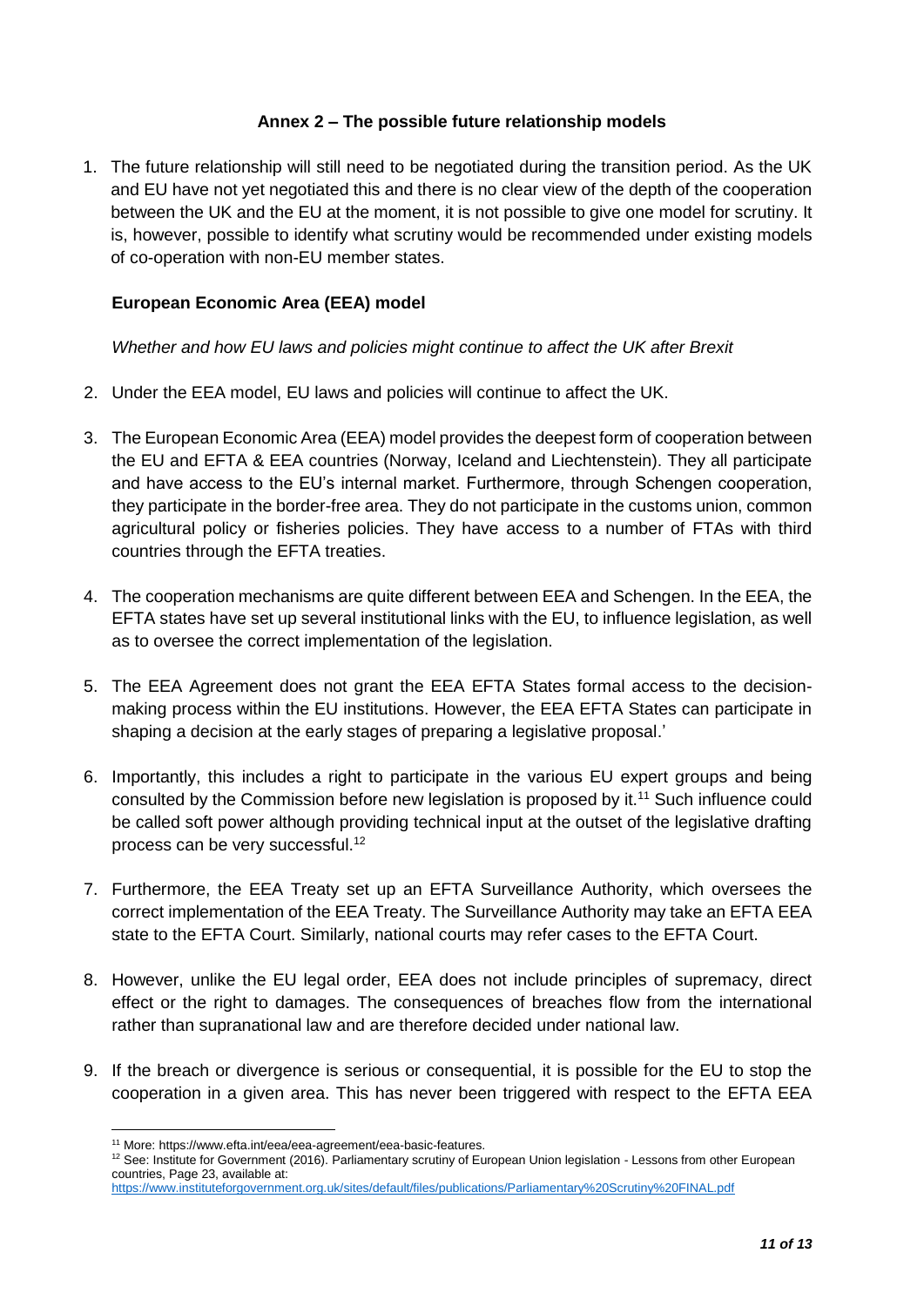countries, therefore, it is not possible to give examples as to when this would happen. However, the possibility of this illustrates the need to have proper scrutiny and monitoring of the implementation of the EU legislation to ensure compliance and avoid breaches.

10. Schengen cooperation is based fully on international law. There is a right to participate in the Council discussions and to be invited to the expert groups. However, unlike in the EEA, there is no right to hear from the Commission about proposed EU legislation and there is no Court oversight in the Schengen countries which are members of the EEA.

## **Swiss model**

- 11. Under the Swiss model, EU laws and policies will continue to affect the UK.
- 12. The Swiss model is based on a network of bilateral treaties between Switzerland and the EU. These agreements provide access to the EU internal market through sector by sector cooperation. Like the other EFTA states, Switzerland does not participate in the EU customs union. It has access to the EFTA FTAs with third countries. However, unlike EEA EFTA states, the Swiss cooperation does not cover the financial services sector. Switzerland has relied on EU equivalence rules which allow a more restricted access to some financial services providers (with the exception of some aspects that do not fall under the equivalence rules).
- 13. The Swiss model provides for Joint Committee supervision of the agreement. This Joint Committee is a political, rather than judicial, construct. It tries to negotiate a solution where there is a threat of divergence that undermines the cooperation.
- 14. Furthermore, the agreements include a mechanism whereby if there is a divergence between the Swiss and EU positions, the cooperation may cease.
- 15. The cooperation has been under threat as the Swiss voted to depart from the EU rules on free movement of persons. There has also been recently a threat of withdrawing equivalence decision on financial services legislation from the EU because the negotiations to update the relationship, to include a supervisory court process and automatic adoption of certain EU laws, have stalled.

# **Free trade agreement (FTA) model**

## *Whether and how EU laws and policies might continue to affect the UK after Brexit*

- 16. Under an FTA model, EU laws and policies will continue to affect the UK albeit to a lesser extent than under the EEA or Swiss models.
- 17. There are also examples of hybrid models of association agreement, such as Ukraine. This provides for an FTA-based cooperation in economic sectors, including other agreements such as on security and defence cooperation, but does not provide for full access to the internal market.
- 18. Although FTAs now provide for a wide-ranging access to goods and various services, it is still based on a sectoral model where each sector is negotiated separately. Importantly, the FTAs